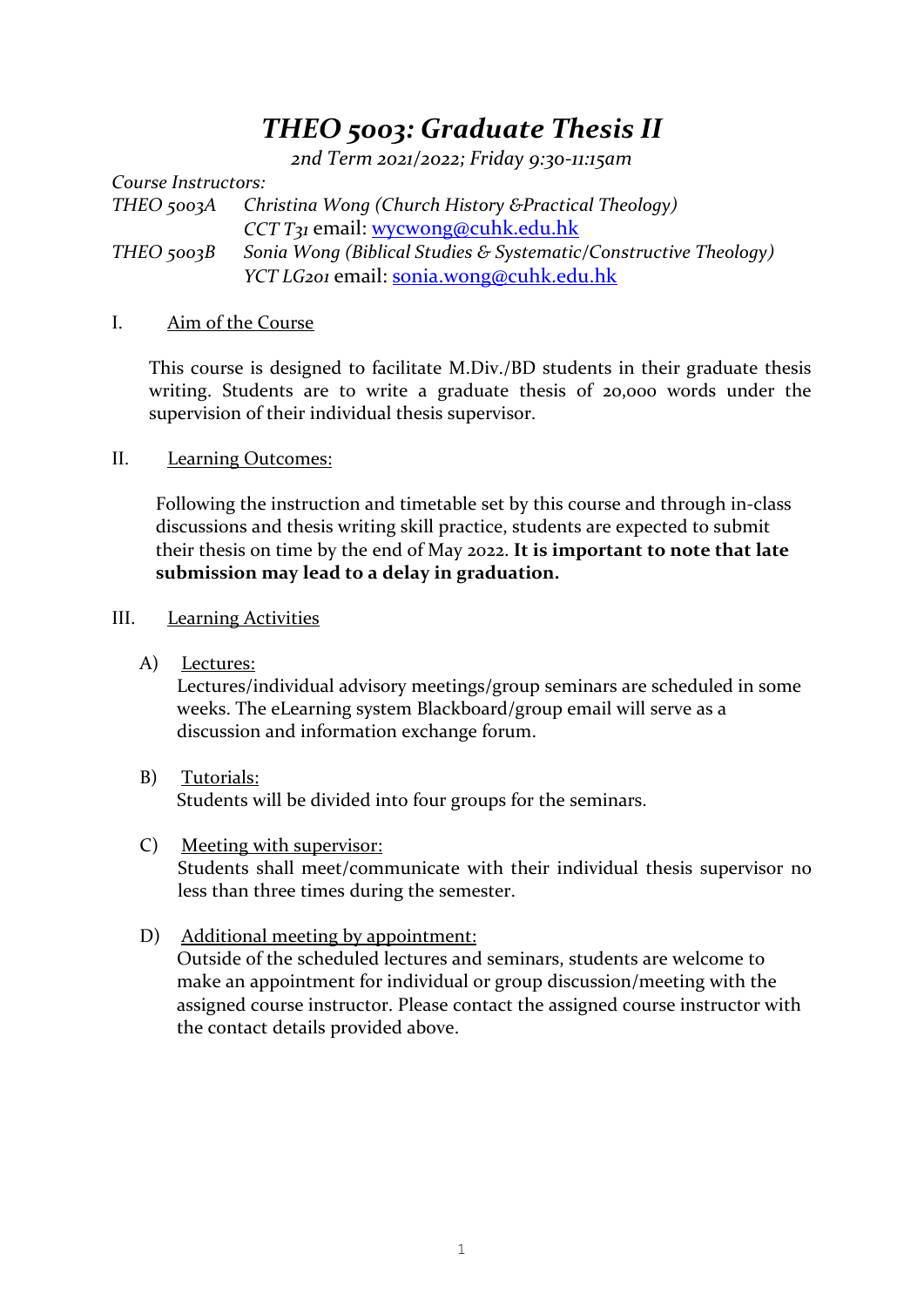## E) Class schedule:

| Week | Content                               | <b>Working Plan</b>                 |
|------|---------------------------------------|-------------------------------------|
| #1   | Individual discussion if needed       |                                     |
| 14/1 |                                       |                                     |
| #2   |                                       | Submission of the 2nd chapter       |
| 21/1 |                                       | begins                              |
| #3   | Seminar (9:00am-1:15pm):              | Presentation: 5 mins                |
| 28/1 | * Group discussion of the 2nd chapter | Response: 5 mins                    |
|      |                                       | Presenter's response: 5 mins        |
| 4/2  | No Class. Lunar New Year Holiday.     | Class discussion: 20 mins           |
| #4   | Seminar (9:00am-1:15pm):              | Instructor's feedback: 5 mins       |
| 11/2 | * Group discussion of the 2nd chapter |                                     |
| #5   |                                       | Submission of the revised 2nd       |
| 18/2 |                                       | chapter to supervisor and course    |
|      |                                       | instructor                          |
| #6   | Individual discussion if needed       |                                     |
| 25/2 |                                       |                                     |
| #7   | Individual discussion if needed       |                                     |
| 4/3  |                                       |                                     |
| #8   |                                       | Submission of the 3rd chapter       |
| 11/3 |                                       | and the rest of the thesis begins   |
|      |                                       | and a summary report of the first   |
|      |                                       | supervisory session                 |
| #9   | Seminar (9:00am-1:15pm):              | Presentation: 5 mins                |
| 18/3 | * Group discussion of the 3rd chapter | Response: 5 mins                    |
|      | and the rest of the thesis            | Presenter's response: 5 mins        |
| #10  | Seminar (9:00am-1:15pm):              | Class discussion: 20 mins           |
| 25/3 | * Group discussion of the 3rd chapter | Instructor's feedback: 5 mins       |
|      | and the rest of the thesis            |                                     |
| 1/4  | No Class. Reading Week.               |                                     |
| 8/4  | No Class. Reading Week.               |                                     |
| 15/4 | No Class. Good Friday.                |                                     |
| #11  |                                       | Submission of revised first draft   |
| 22/4 |                                       | to supervisor and course            |
|      |                                       | instructor and a summary report     |
|      |                                       | of the second supervisory session   |
| May  | Individual discussion if needed       | Revise first draft as instructed by |
|      |                                       | supervisor                          |
| 31/5 |                                       | Submission of final draft to office |
| June | Individual discussion if needed       | Re-submission as instructed by      |
|      |                                       | supervisor                          |
| 30/6 |                                       | Final grading                       |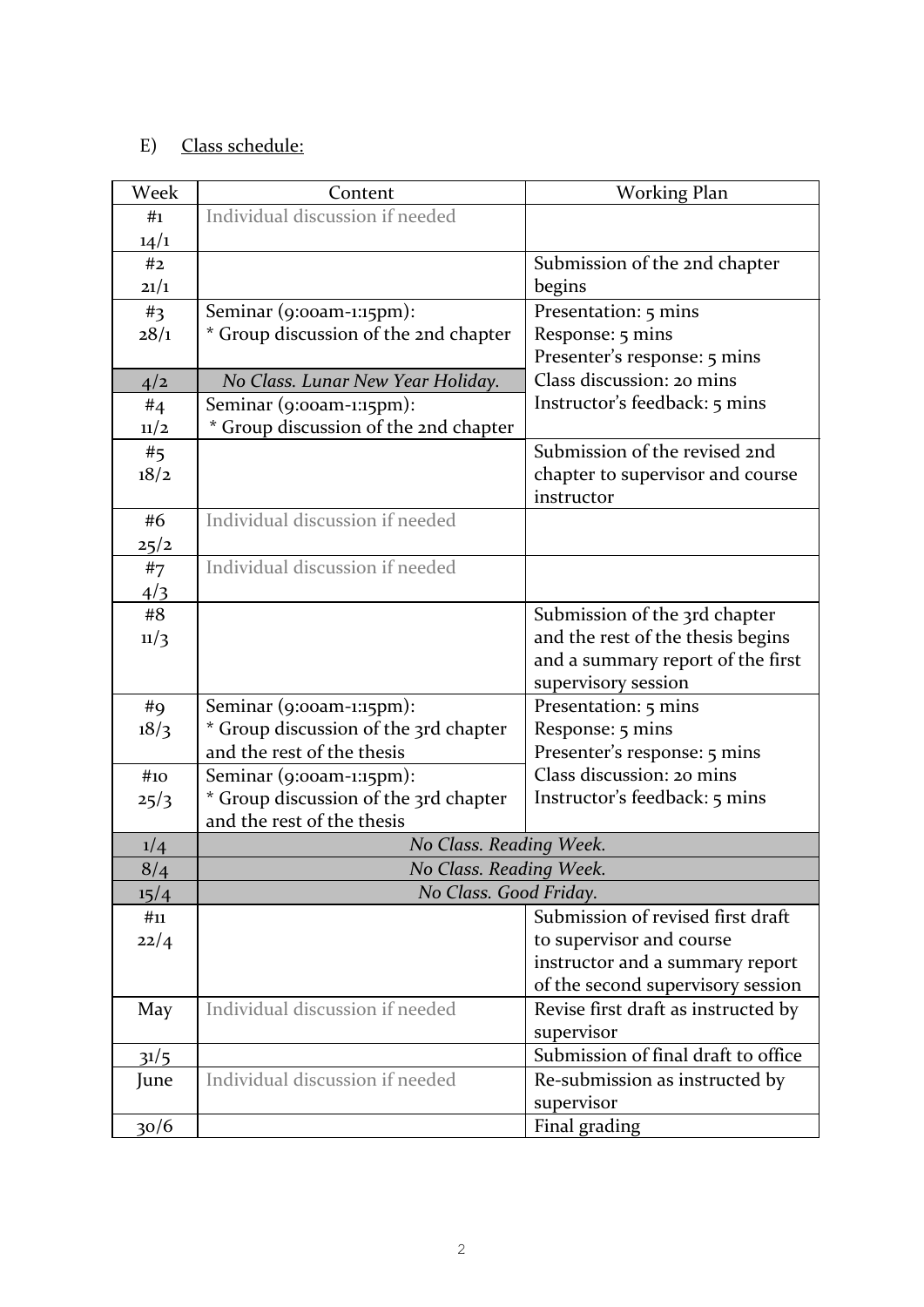#### IV. Assessment Scheme (based on Paper-Grading Rubric System)

- 1. Second Complete Chapter (any chapter, 8-10 pages) 25% [Assessment: Arguments (12%), Analysis (5%); Organization (5%); Writing Style  $(5\%)$ , Citation and Format  $(3\%)$
- 2. Third Complete Chapter and the Rest of the Thesis 35% [Assessment: Arguments (12%), Analysis (5%); Organization (5%); Writing Style  $(5\%)$ , Citation and Format  $(3\%)$
- 3. Two Responses to a Classmate's Work  $10\%$  ( $@5\%$ ) Each student is to submit two written responses, one to a 2nd chapter and the other to a 3rd chapter and the rest of the thesis submitted by a classmate.
- 4. Two Summary Reports of Meetings with Supervisor  $20\%$  (@10%)

Each student is to meet his/her thesis supervisor regularly and at least three times. Two written reports of the supervisory sessions are to be submitted on 11 March 2022 and 22 April 2022 respectively. Each report shall consist of a one-paragraph summary of the supervisors' advice and/or comments.

5. Participation 10%

Should a foreseeable event occur that may result in tardiness or absence, the student is required to notice the instructor in advance. Unexcused tardiness or absence would lead to mark deduction.

\* *The assigned course instructor will suggest a final grade to the supervisor based on the assessment scheme, but the supervisor may adjust the grade according to the academic potential of the research thesis and individual learning paces.*

### V. Other Instructions

- Student is expected to continue working with his/her academic supervisor from THEO5002 Graduate Thesis I.
- Presentations and group discussions on thesis chapters are in the same pattern of the Faculty-Student Seminar.
	- o Students shall present according to the presentation schedule.
	- o For the rundown of each presentation, see Class Schedule above.
	- o Presenters are required to submit their works 5 days before the presentation.
	- o Respondents are required to submit a one-page written response the day before the presentation.